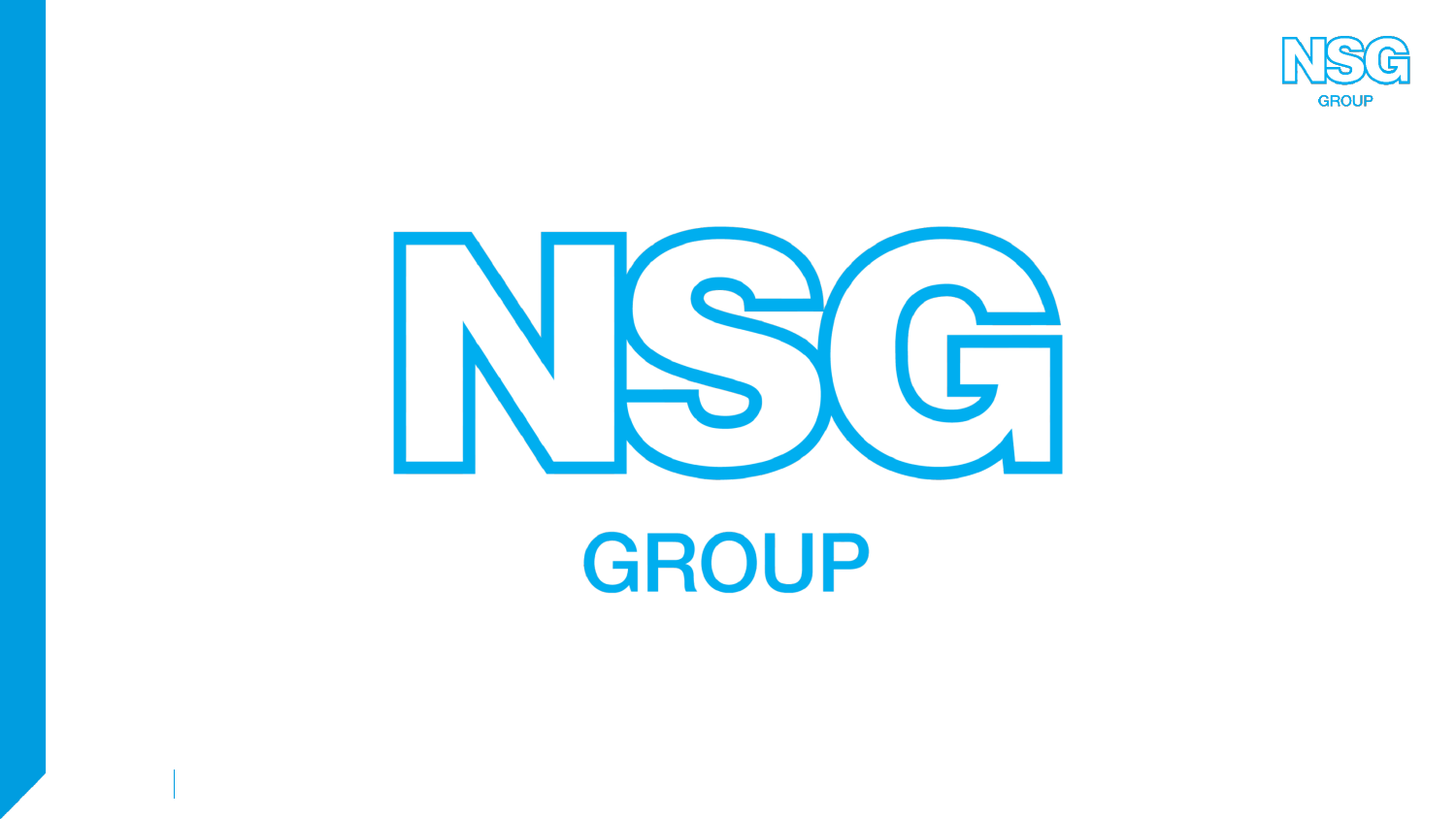



# Approved Document L (England) 2021 edition

In force from 15th June 2022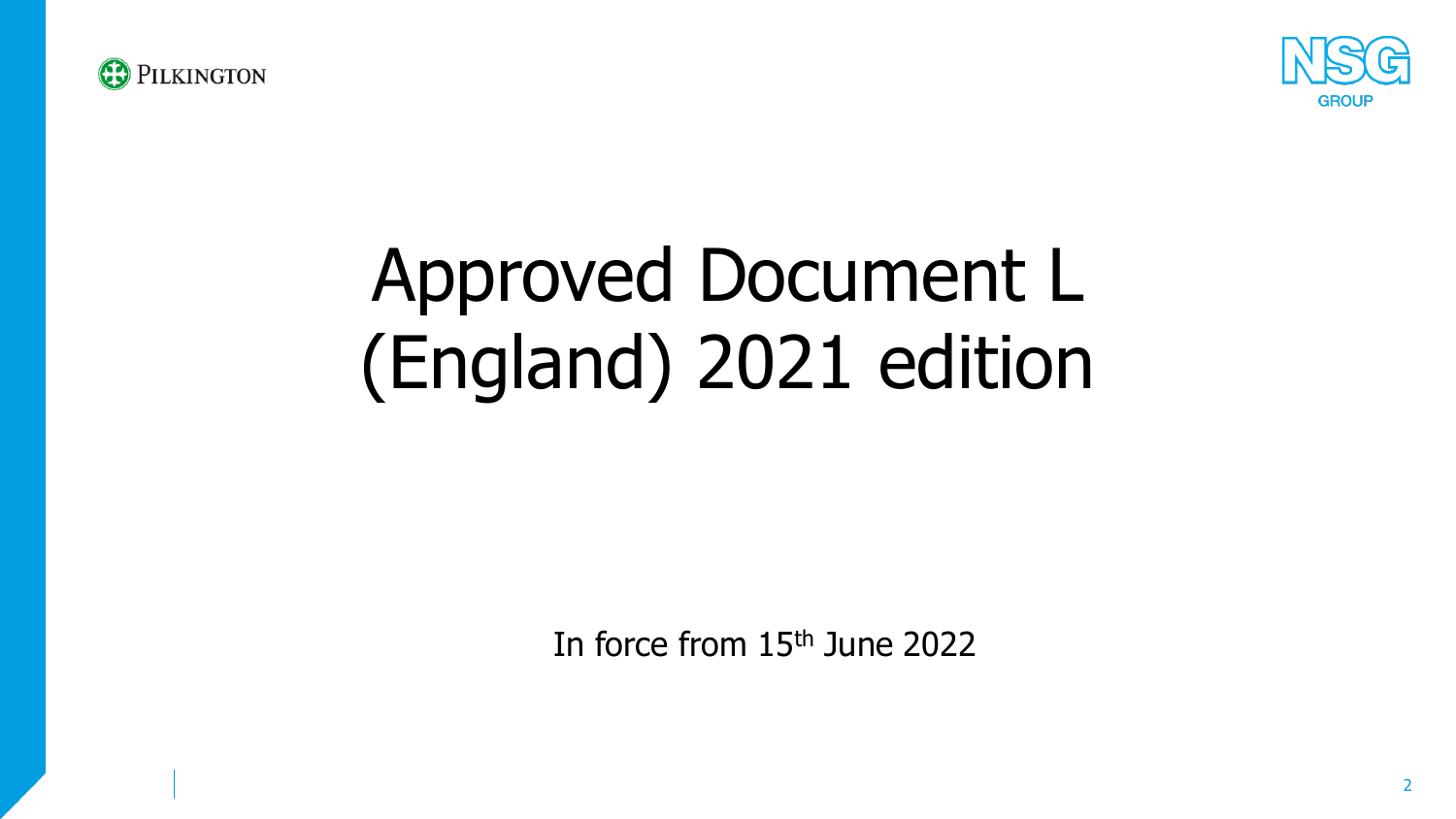## Introduction



- 2021 editions of Approved Document L (conservation of fuel and power) in England published
	- Volume 1 (Dwellings)
	- Volume 2 (Buildings other than dwellings)
- Other 2021 editions of Approved Documents published at same time
	- F1 (Ventilation dwellings)
	- F2 (Ventilation buildings other than dwellings)
	- O (Overheating new residential buildings) new
- Published on 15<sup>th</sup> December 2021
- To take effect on 15<sup>th</sup> June 2022
	- New requirements do not apply to work subject to building notice / full plans / initial notice submitted before 15<sup>th</sup> June 2022 provided work commences on site before 15<sup>th</sup> June 2023



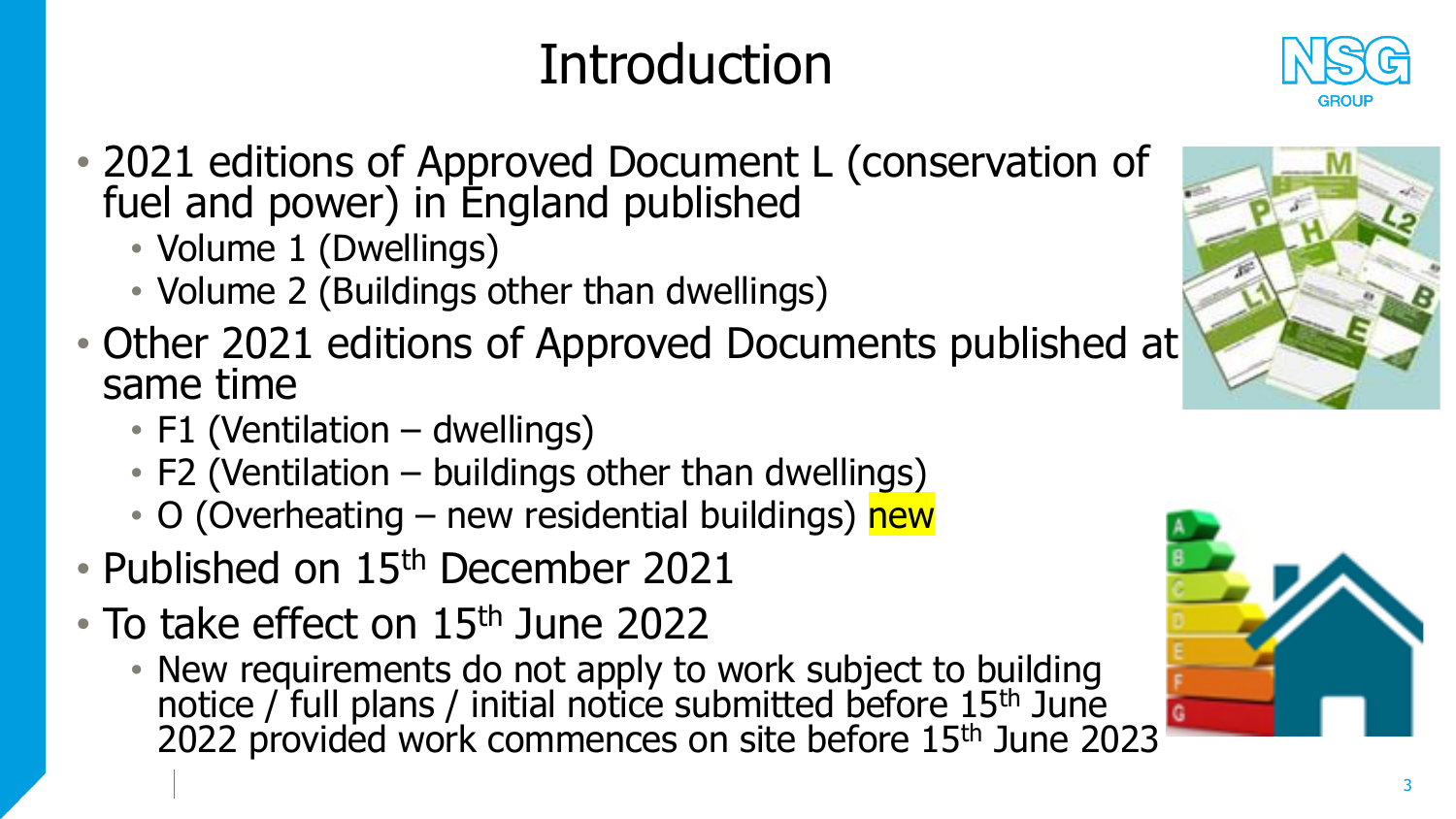### Approved Document L (Volume 1)

#### **ONLINE VERSION**



The Building Regulations 2010

**Conservation of** fuel and power

**APPROVED DOCUMENT** 

### **Volume 1: Dwellings**

Requirement Lt: Conservation of fuel and power Requirement L2: Onsite generation of electricity Regulations: 6, 22, 23, 24, 25, 25A, 25B, 26, 26A, 26C, 27, 27A, 27C, 28, 40, 40A, 43, 44 and 44ZA

2021 edition - for use in England



**GROUP**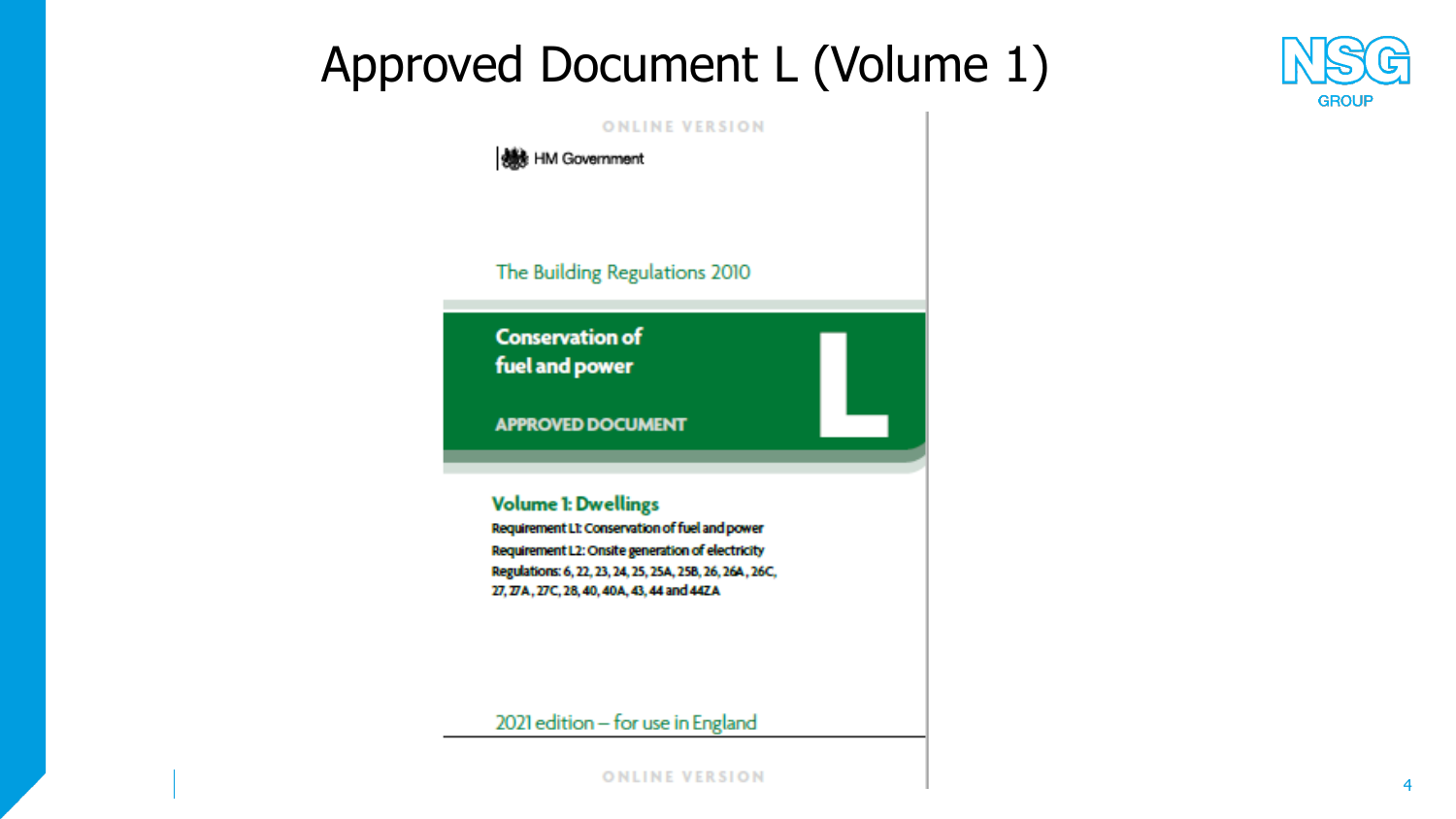## New dwellings



- No specific requirements for building elements (e.g. windows, doors, etc.) as dwelling must achieve overall targets:
	- Target primary energy rate
	- Target  $CO<sub>2</sub>$  emissions rate
	- Target fabric energy efficiency rate
- Target rates based on notional dwelling (same size and shape as actual dwelling, but with standardised fabric / services)
	- Calculated using Government's Standard Assessment Procedure (SAP)
- Specification for notional dwelling includes reference values for building elements such as window and doors (see later slide)
- Housebuilders and developers have flexibility to alter specification but cannot go beyond back stop / limiting values
- Back stop / limiting values to prevent poor fabric design (see next slide)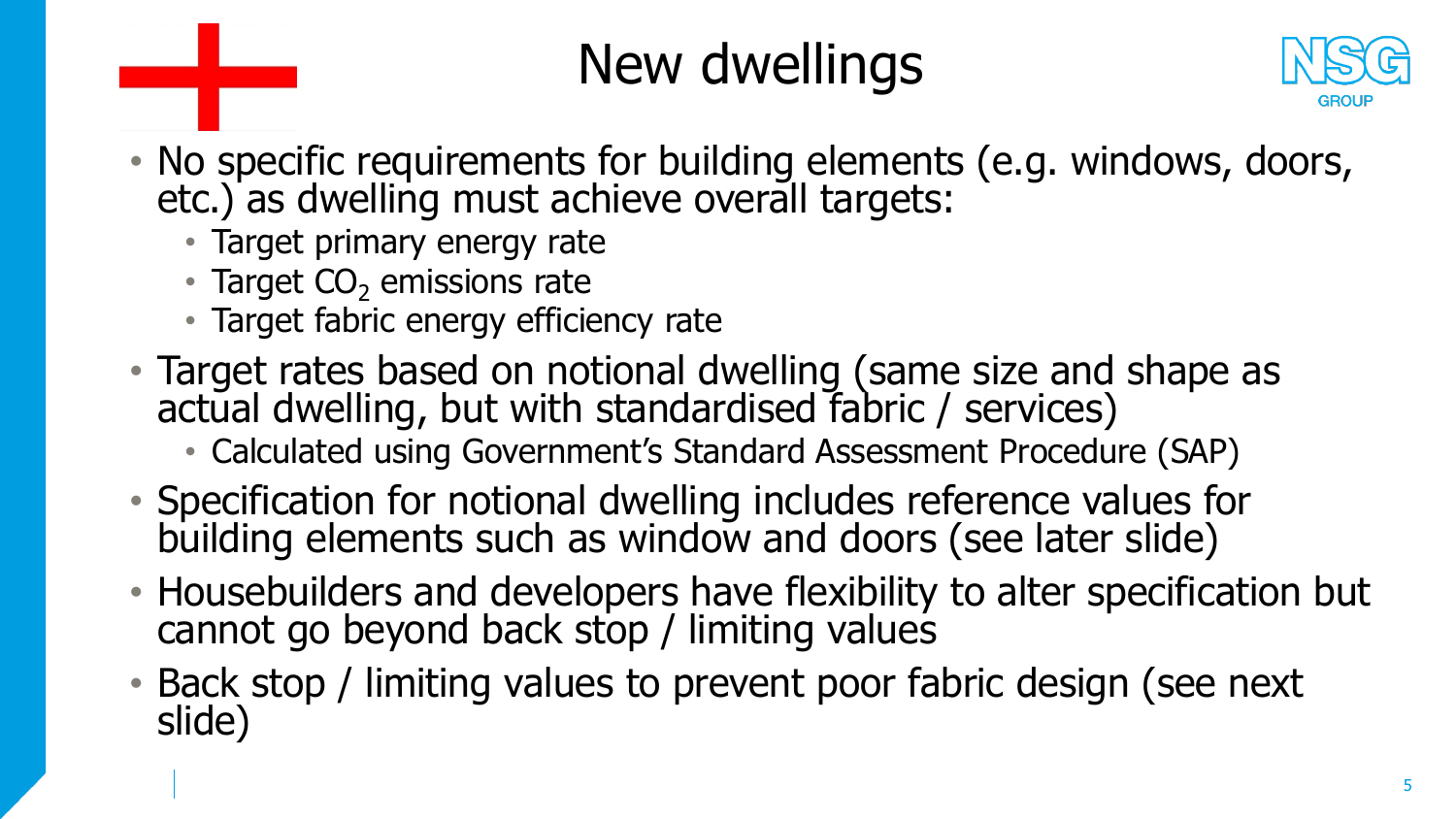

<u>an dia ka</u>



| <b>Fenestration element</b>                                    | <b>Maximum U value</b><br>(W/m <sup>2</sup> K) |
|----------------------------------------------------------------|------------------------------------------------|
| <b>Windows (including roof windows and</b><br>curtain walling) | 1.6                                            |
| <b>Rooflights (in horizontal position)</b>                     | 2.2                                            |
| <b>Doors (including glazed doors)</b>                          | 1.6                                            |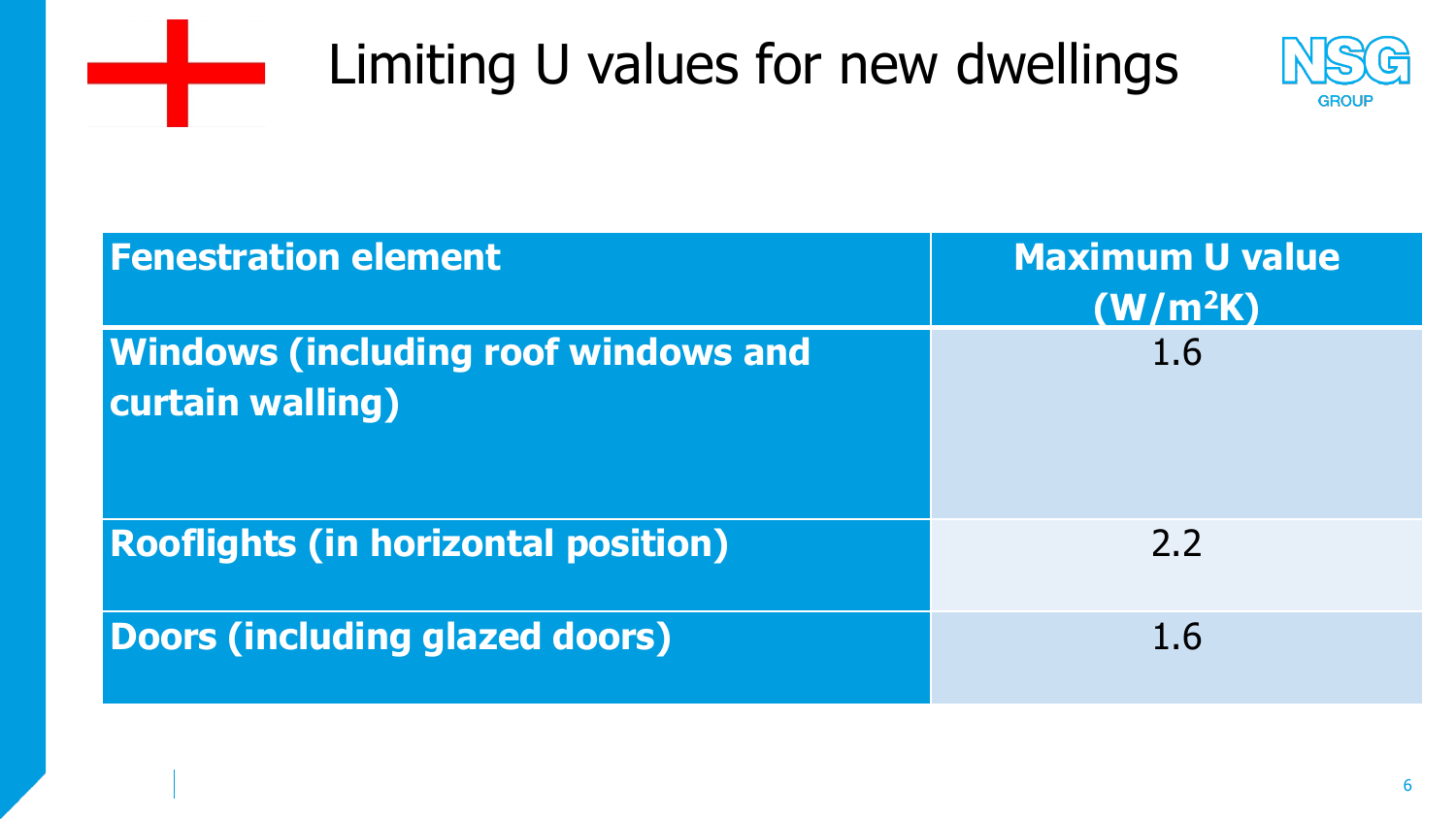

معارضه



| <b>Fenestration element</b>                                          | <b>Reference U value for</b><br>target setting<br>(W/m <sup>2</sup> K) |
|----------------------------------------------------------------------|------------------------------------------------------------------------|
| <b>Opaque doors (less than 30% glazed)</b><br>area)                  | 1.0                                                                    |
| Semi-glazed doors (30 - 60% glazed<br>area)                          | 1.0                                                                    |
| <b>Windows and glazed doors with</b><br>greater than 60% glazed area | 1.2                                                                    |
| <b>Roof windows</b>                                                  | 1.2                                                                    |
| <b>Rooflights (in horizontal position)</b>                           | 1.7                                                                    |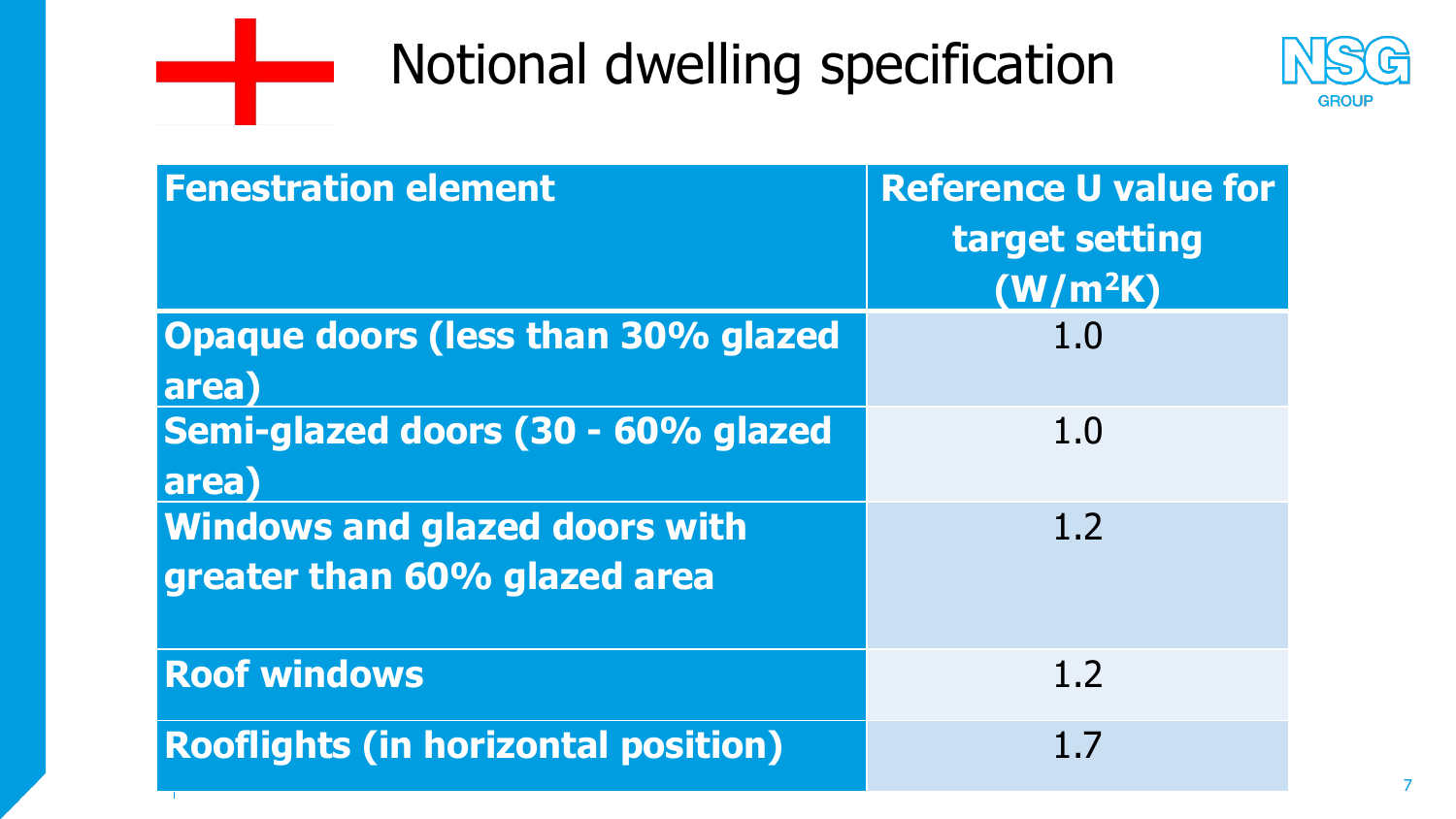

Existing dwellings  $- (1)$ 



• For windows, there is an improvement on the current standard of WER Band C or U value of 1.6 W/m<sup>2</sup>K

| <b>Fabric element</b>         | <b>Maximum U-value (W/m<sup>2</sup>K)</b> |
|-------------------------------|-------------------------------------------|
| <b>Window (including roof</b> | 1.4 or minimum WER Band B                 |
| <b>window or curtain</b>      |                                           |
| <b>walling</b> )              |                                           |
| <b>Rooflight</b>              | 2.2                                       |
| Doors with greater than       | 1.4 or minimum Door Set Energy Rating     |
| 60% of internal face          | (DSER) Band C                             |
| glazed                        |                                           |
| <b>Other doors</b>            | 1.4 or minimum Door Set Energy Rating     |
|                               | (DSER) Band B                             |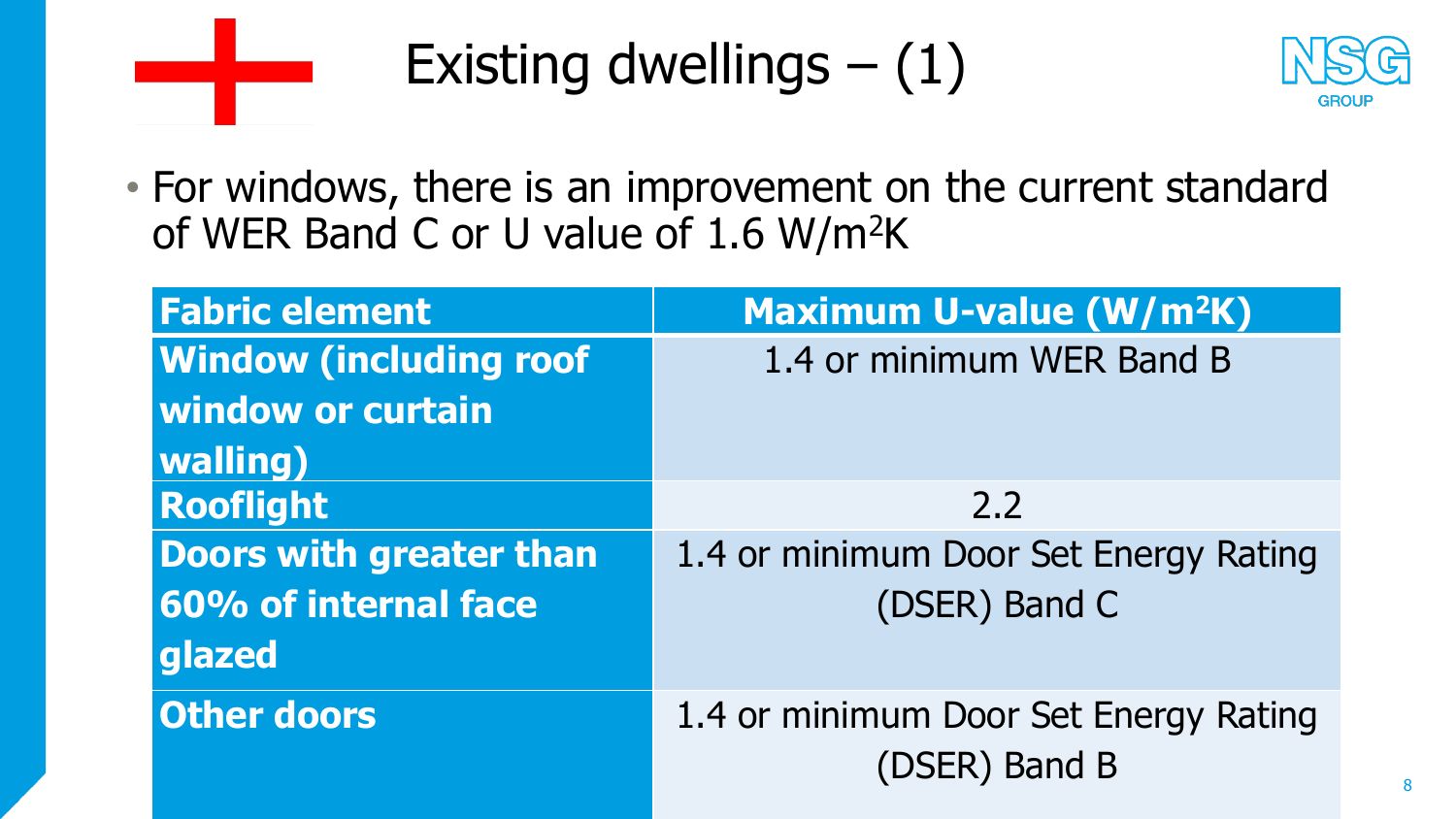

Existing dwellings  $-$  (2)



- For timber windows, a maximum U-value of 1.6 W/m<sup>2</sup>K is permissible
- For external fire doorsets, a maximum U-value of 1.8 W/m<sup>2</sup>K is permissible
- Alternative if windows or fully glazed external pedestrian doors cannot meet requirements because of need to maintain character of building:
	- Should achieve or better centre pane U value of 1.2 W/m<sup>2</sup>K, or
	- Upgraded to low emissivity (low-e) secondary glazing
- If other performance (e.g. wind, safety, security, acoustics, etc.) requires thicker glass, equivalent window with standard thickness (6mm) glazing should be shown to meet requirements
- Glass only replacement remains outside of scope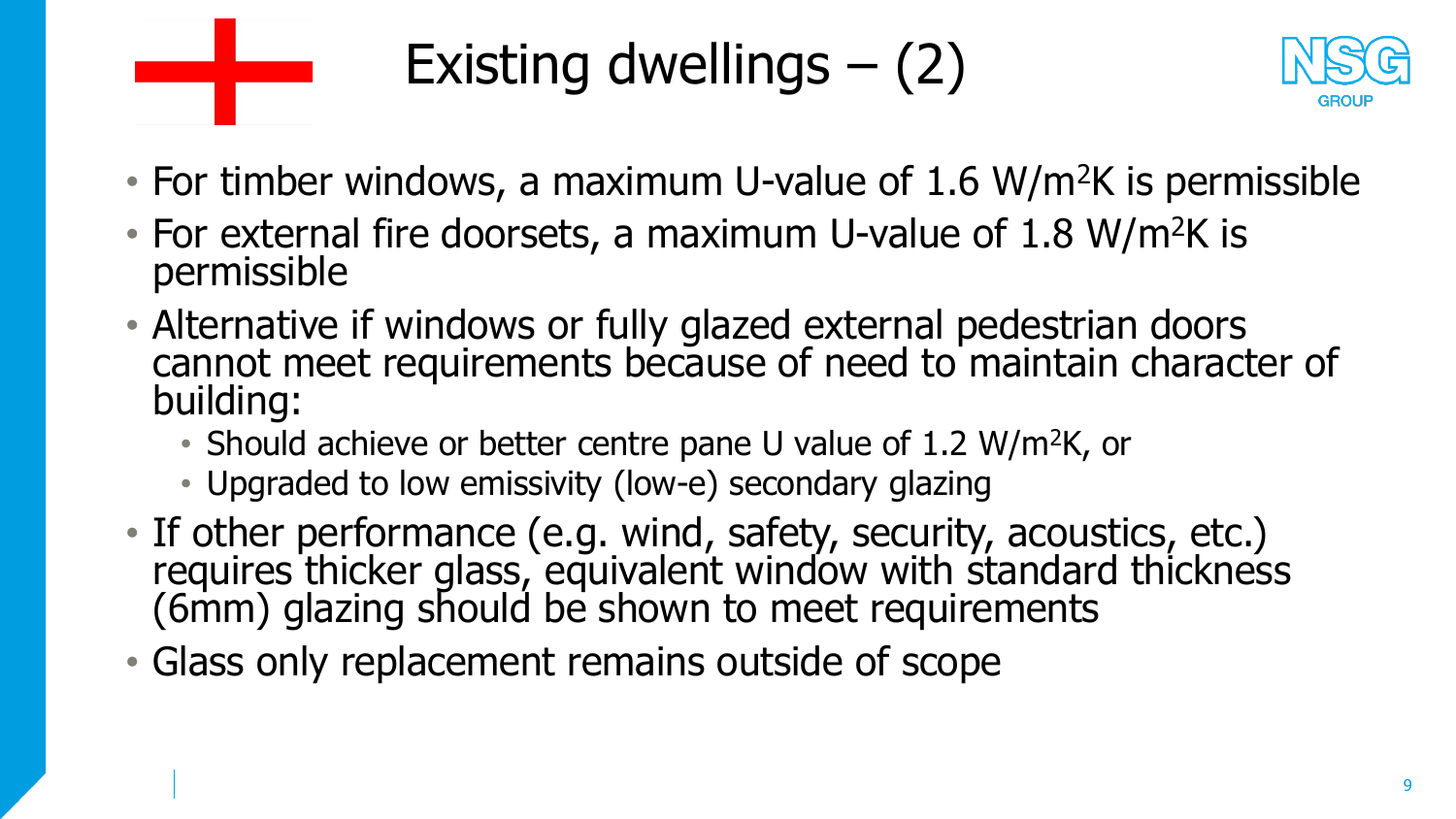

### **Conservatories**



- No changes to current exemption for energy efficiency requirements, provided:
- Extension / conservatory at ground floor level
- Floor area does not exceed 30m<sup>2</sup>
- Glazing complies with Part K of the Building Regulations (e.g. safety)
- Any wall, door or window separating extension / conservatory from rest of dwelling has been retained or replaced with a wall, door or window
	- Replacement walls, doors and windows should satisfy energy efficiency requirements for those elements
- Heating system of dwelling is not extended into extension / conservatory nor does extension / conservatory have its own fixed heating appliance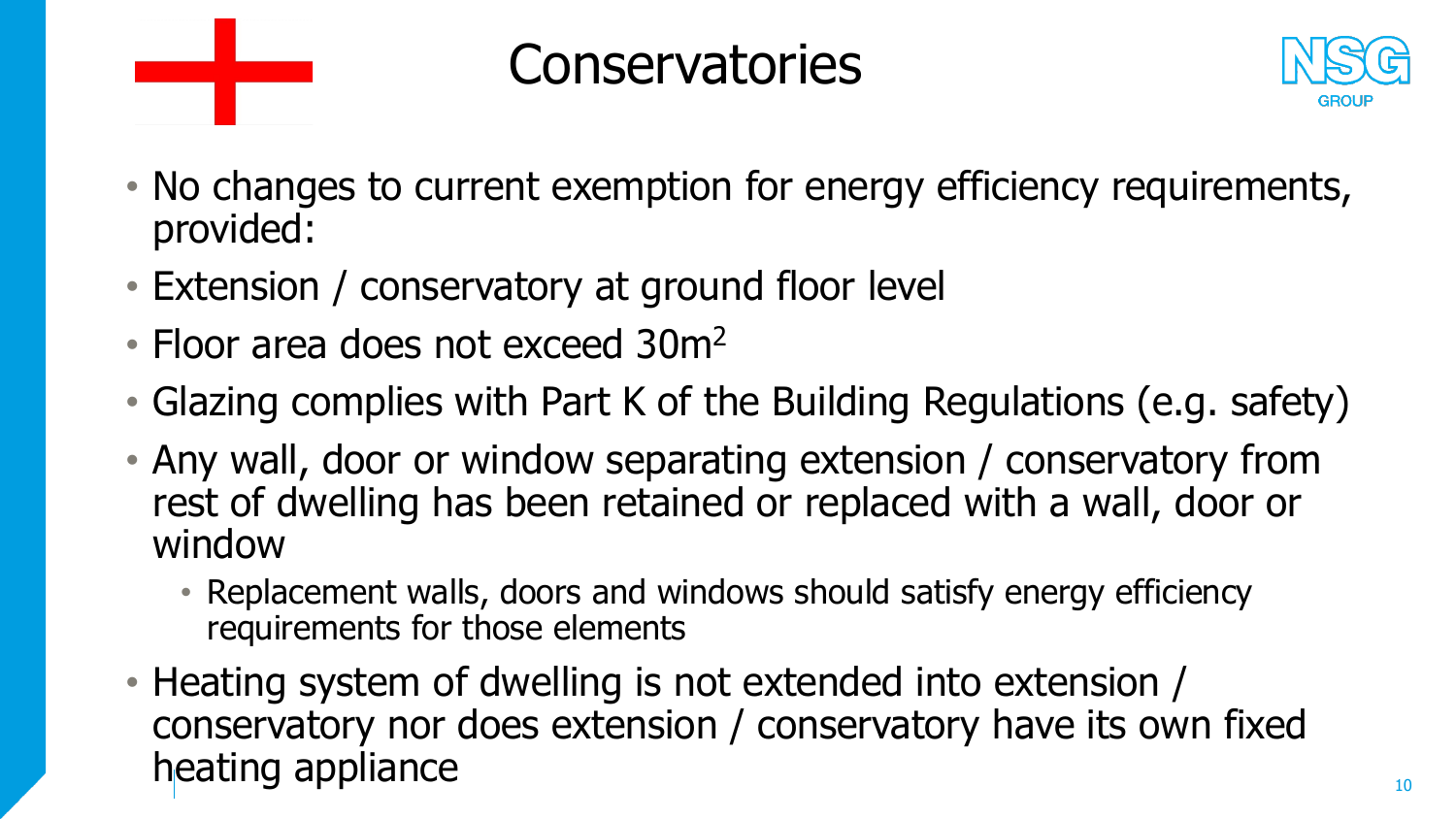### Approved Document L (Volume 2)



#### **ONLINE VERSION**

**機** HM Government

The Building Regulations 2010

**Conservation of** fuel and power **APPROVED DOCUMENT** 

Volume 2: Buildings other than dwellings

Requirement Lt: Conservation of fuel and power Requirement L2: Onsite generation of electricity Regulations: 6, 22, 23, 24, 25, 25A, 25B, 26, 26C, 27, 27C, 28, 40, 40A, 43, 44 and 44ZA

2021 edition - for use in England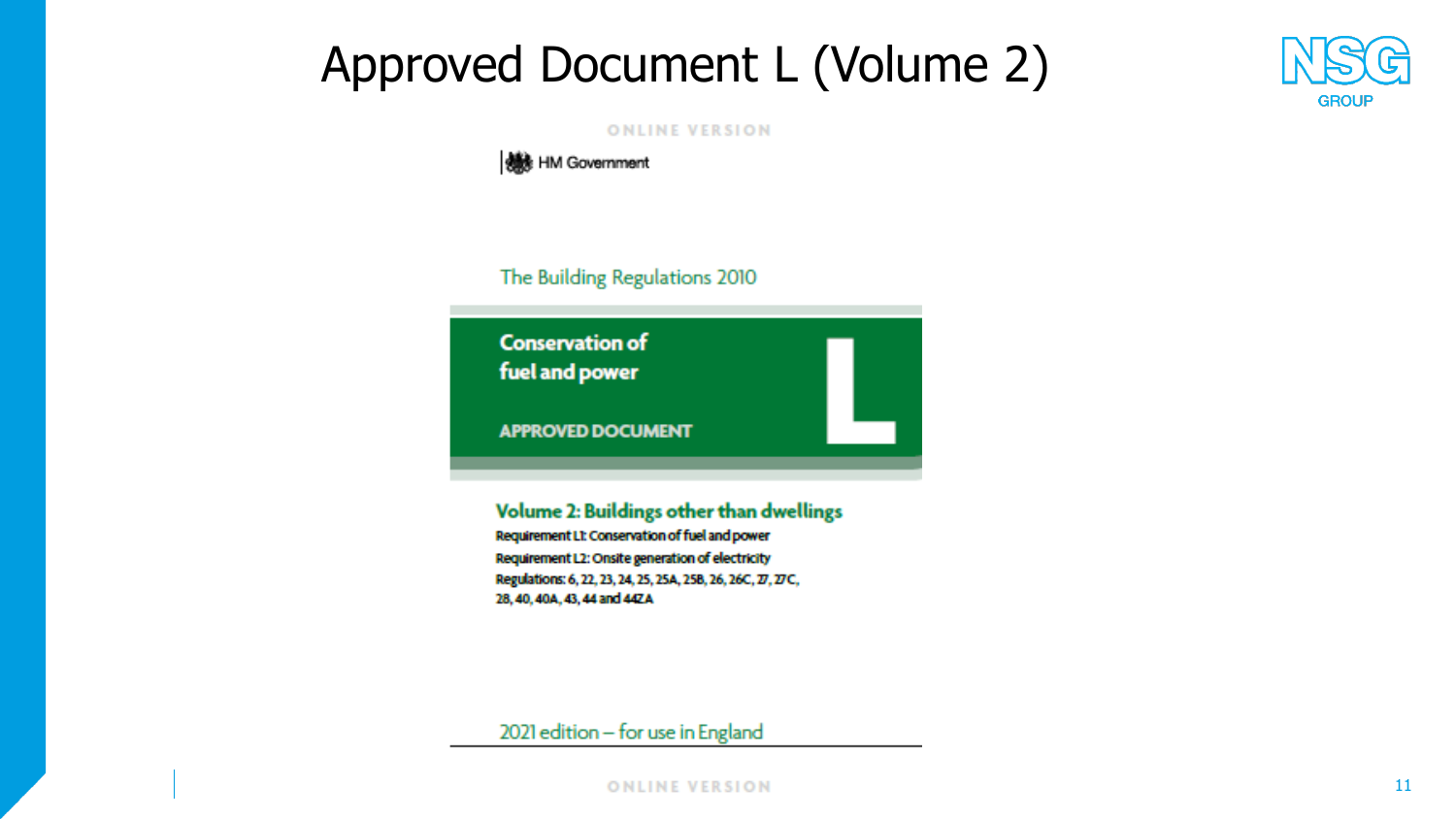## New buildings other than dwellings



- No specific requirements for building elements (e.g. windows, doors, etc.) as building must achieve overall targets:
	- Target primary energy rate
	- Target  $CO<sub>2</sub>$  emissions rate
- Target rates based on notional building (same size and shape as actual dwelling, but with standardised fabric / services)
	- Calculated using Simplified Energy Building Model (SBEM) or other approved software tools
- Flexibility for developers to alter specifications but cannot go beyond 'back stop' / limiting values
- 'Back stop' / limiting values to prevent poor fabric design (see next slide)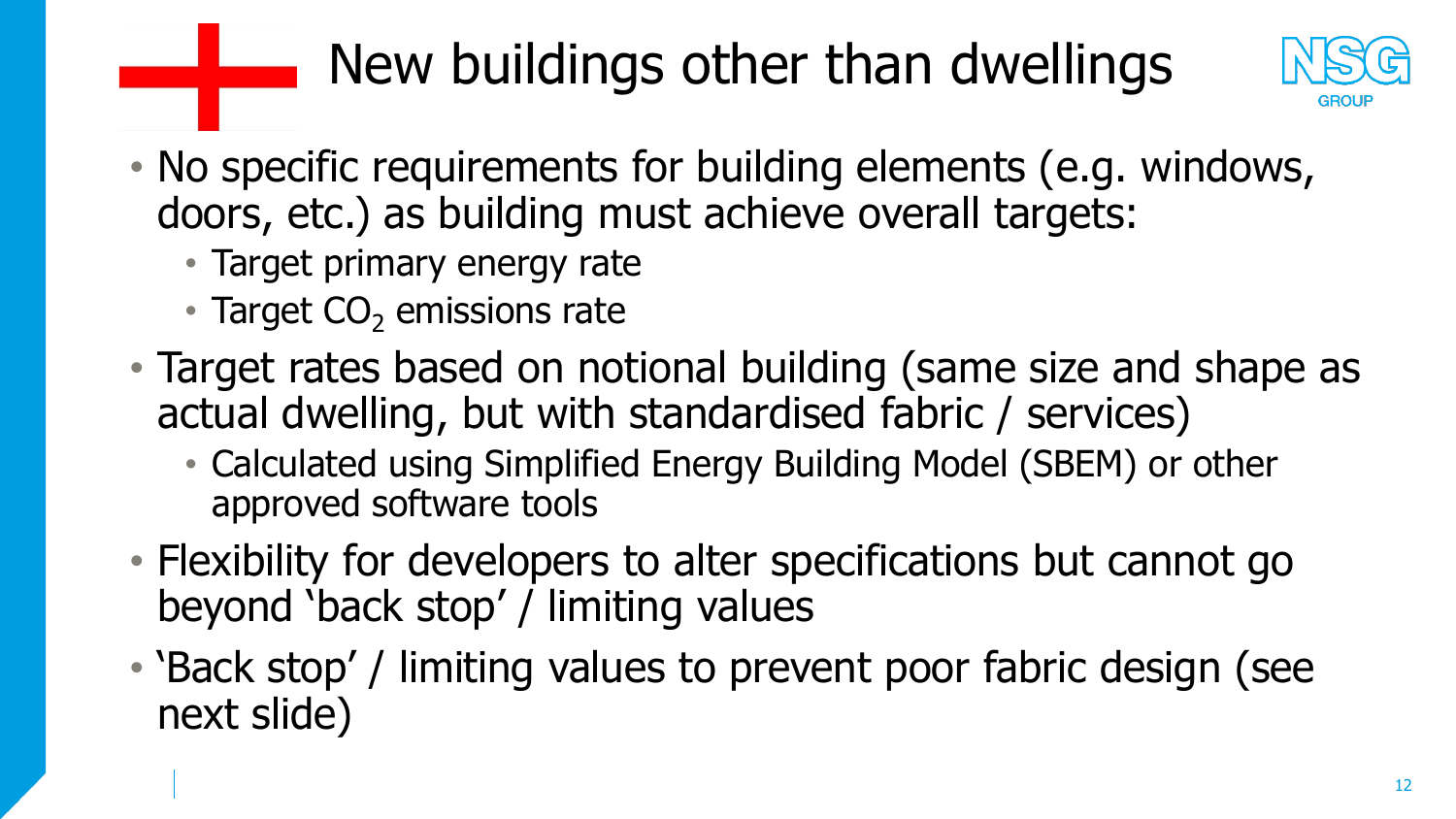



| <b>Element</b>                                         | Maximum U-value (W/m <sup>2</sup> K) |
|--------------------------------------------------------|--------------------------------------|
| <b>Windows in buildings similar to</b><br>dwellings*   | 1.6 or minimum WER Band B            |
| All other windows, roof windows<br>and curtain walling | 1.6                                  |
| <b>Rooflights</b>                                      | 2,2                                  |
| <b>Pedestrian doors (including glazed)</b><br>doors)   | 1.6                                  |

\* e.g. student accommodation and care homes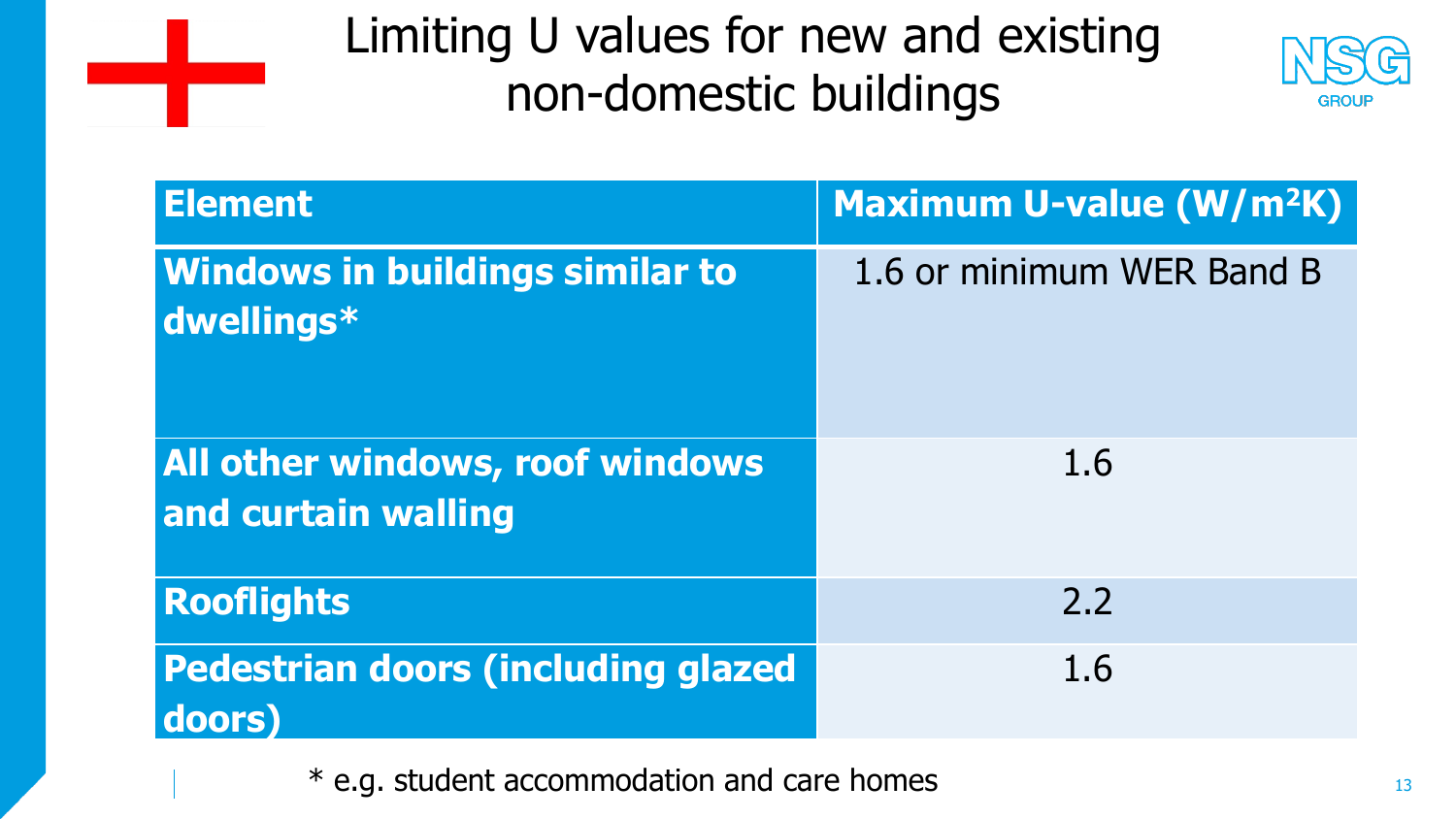



- For external fire doorsets, a maximum U-value of  $1.8 \text{ W/m}^2\text{K}$  is permissible
- Alternative if windows or fully glazed external pedestrian doors cannot meet requirements because of need to maintain character of existing building:
	- Should achieve or better centre pane U value of 1.2 W/m<sup>2</sup>K, or
	- Upgraded to low emissivity (low-e) secondary glazing
- If other performance (e.g. wind, safety, security, acoustics, etc.) requires thicker glass, equivalent window with standard thickness glazing should be shown to meet requirements
- Glass only replacement remains outside of scope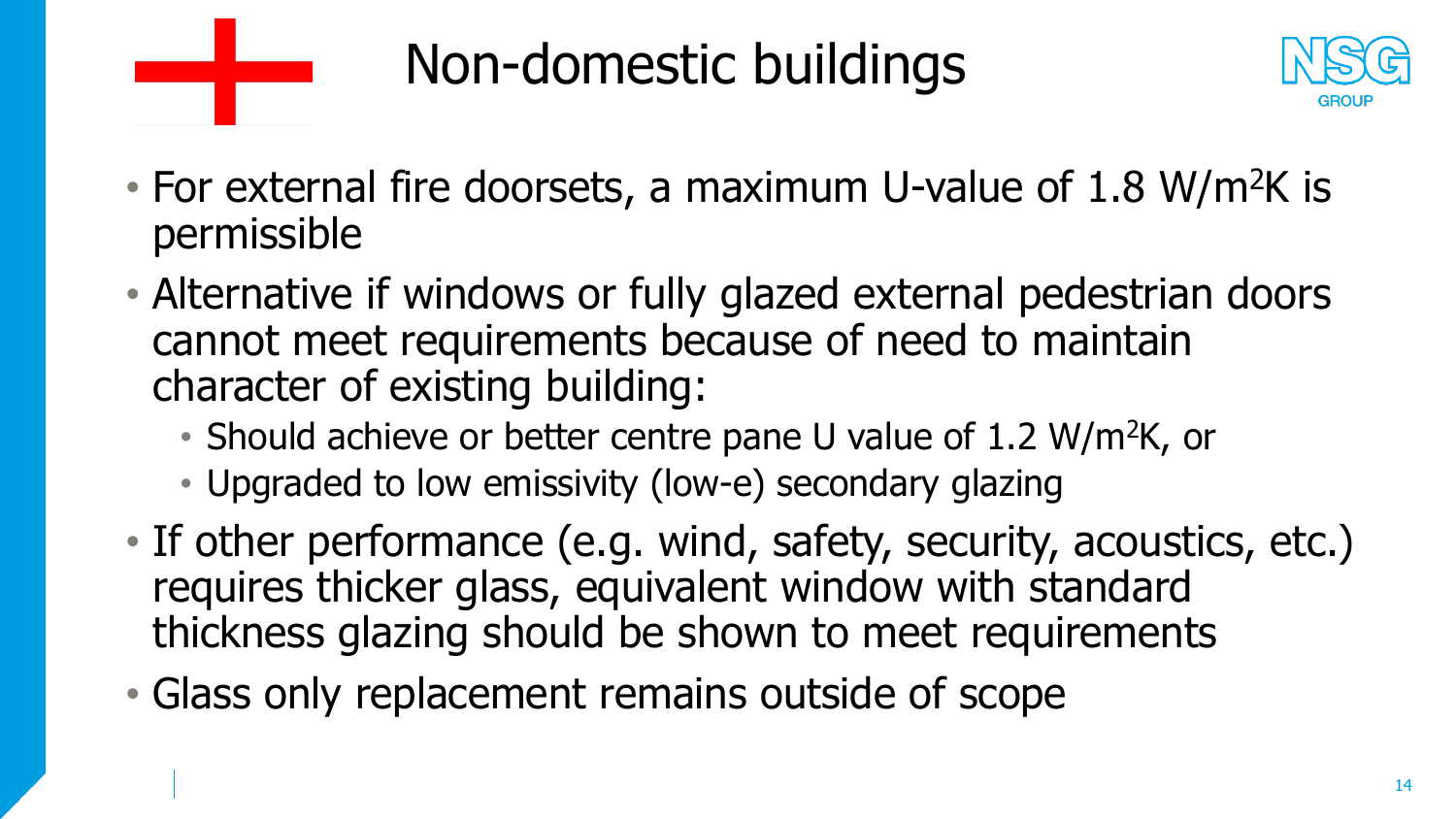

## Limiting solar gains in summer



- For new residential buildings, refer to Approved Document O
- For other buildings, solar gains from April to September should be no greater than that through reference glazing (see below)
- Note reference based on 1m high glazing only
	- If actual building has glazing greater than 1m in height, g value will need to be lower

| Type of space (as<br>defined in the<br><b>National Calculation</b><br>Methodology) | Average zone<br>height | <b>Glazing location</b><br>for reference<br>space | Glazing area for<br>reference space | Framing<br>factor for<br>reference<br>space | Glazing<br>g-value for<br>reference<br>space |
|------------------------------------------------------------------------------------|------------------------|---------------------------------------------------|-------------------------------------|---------------------------------------------|----------------------------------------------|
| Side-lit                                                                           | Any                    | East-facing<br>façade                             | Full-width to a<br>height of 1000mm | $10\%$                                      | 0.48                                         |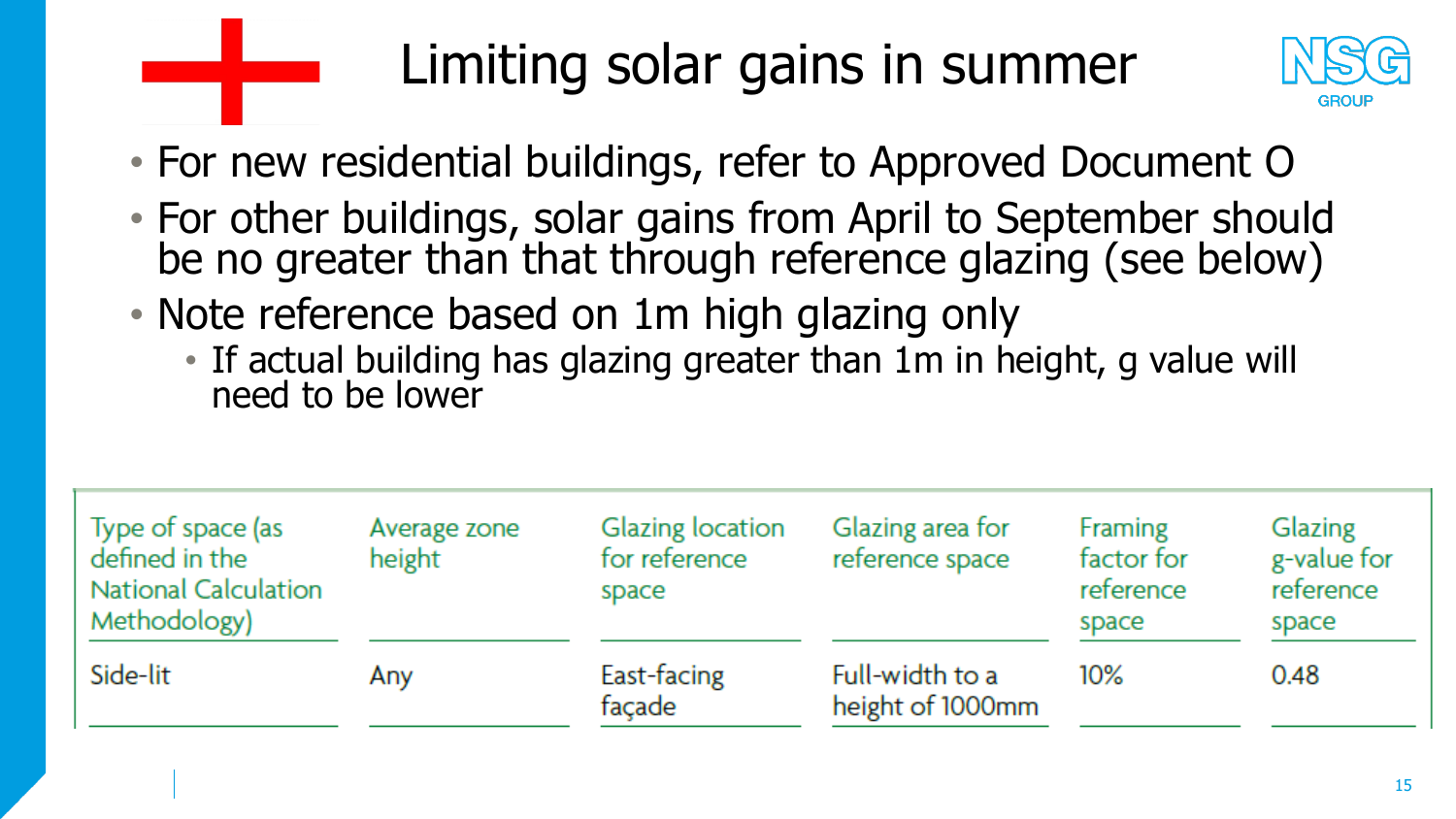## Possible implications



| /m <sup>2</sup> K for notional | <b>ONLINE VERSION</b><br><b>越</b> HM Government                                                                                                                                                                                                                                  |
|--------------------------------|----------------------------------------------------------------------------------------------------------------------------------------------------------------------------------------------------------------------------------------------------------------------------------|
| glazing in some                | The Building Regulations 2010<br><b>Conservation of</b><br>fuel and power                                                                                                                                                                                                        |
| Ivantage (Ug 0.9) to           | <b>APPROVED DOCUMENT</b><br><b>Volume 1: Dwellings</b><br>Requirement Lt: Conservation of fuel and power<br>Requirement L2: Onsite generation of electricity<br>Regulations: 6, 22, 23, 24, 25, 25A, 25B, 26, 26A, 26C,                                                          |
| is standard if                 | 27, 27A, 27C, 28, 40, 40A, 43, 44 and 44ZA<br>2021 edition - for use in England                                                                                                                                                                                                  |
| dwellings WER B                | <b>ONLINE VERSION</b>                                                                                                                                                                                                                                                            |
|                                | <b>ONLINE VERSION</b><br><b>Note HM Government</b>                                                                                                                                                                                                                               |
| <b>K</b> Glass™                | The Building Regulations 2010<br><b>Conservation of</b><br>fuel and power                                                                                                                                                                                                        |
| U values                       | <b>APPROVED DOCUMENT</b><br><b>Volume 2: Buildings other than dwellings</b><br>Requirement Lt: Conservation of fuel and power<br>Requirement L2: Onsite generation of electricity<br>Regulations: 6, 22, 23, 24, 25, 25A, 25B, 26, 26C, 27, 27C,<br>28, 40, 40A, 43, 44 and 44ZA |

- New dwellings window U value  $(U_w)$  1.2 W/m<sup>2</sup>K for notional dwelling likely to become 'unofficial' standard
	- Mostly double glazing (with  $Uq = 1.0$ ), but triple  $q$ profiles
	- Increased interest in Pilkington **energiKare<sup>TM</sup>** Ad avoid triple glazing
	- Some housebuilders may consider triple glazing a reduces / eliminates need for PV
- Replacement windows and doors in existing of or  $U_w$  1.4 not hugely significant
	- Many windows already at B or better
	- Will rule out any WER C windows with Pilkington
- Conservatories no changes
- Non-domestic  $-$  less ambitious tightening of
	- 'Sensitivity' around widespread use of aluminium
	- For solar control, reduced glazed areas vs lower g values

2021 edition – for use in England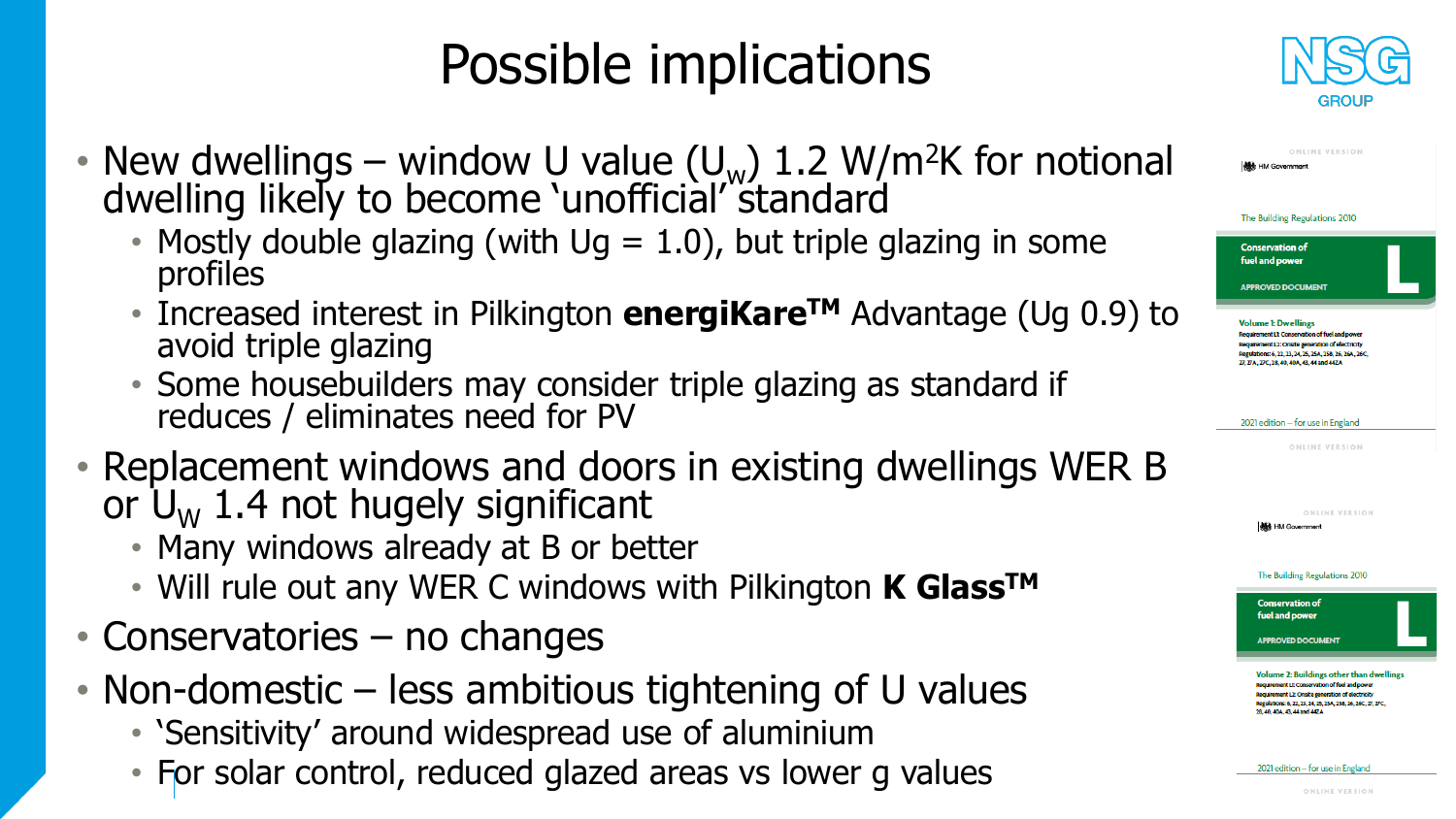## Part L hub



- Developed and kept updated with latest info
- Short URL: <http://www.pilkington.co.uk/partl2021>



#### Standard Assessment Carbon emissions Procedure **edure 苫毛 Window Energy Rating WHAT DO YOU KNOW ABOUT PART L 2021?**  $\equiv$  Future Home Renewable Overheating **U-Value** energy Net-zero **Standards Fabric first**